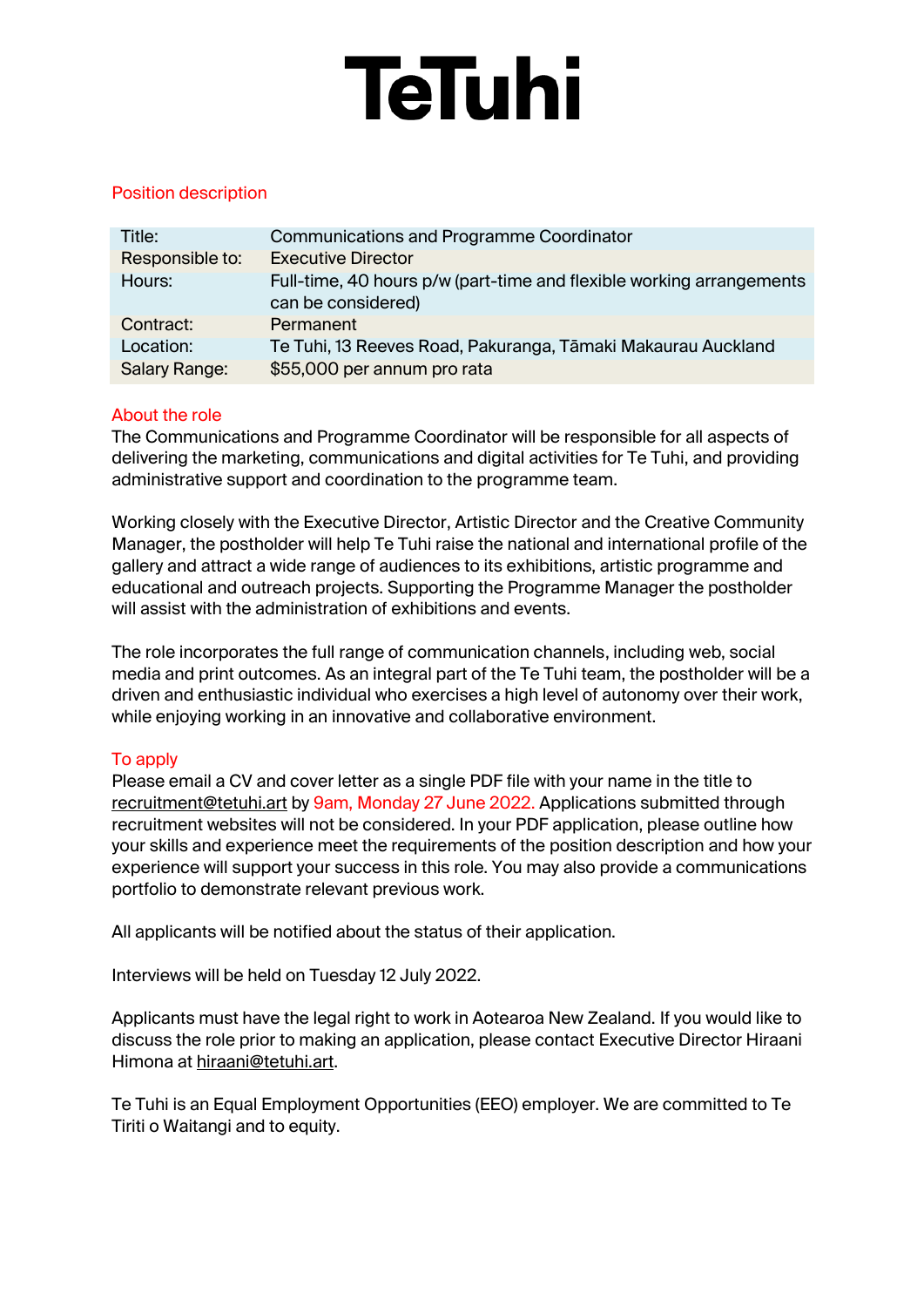#### About Te Tuhi

Opened in 1974, Te Tuhi is one of Aotearoa New Zealand's foremost contemporary art spaces and a leader in supporting experimental practice. Te Tuhi is committed to contemporary art that is locally engaged, regionally responsive and internationally ambitious, with a strong awareness of social, political and environmental issues. The gallery's emphasis is on presenting new work by Aotearoa and international artists. Our exhibitions are free and open to all.

Te Tuhi is an independent charitable trust, receiving approximately 45% of its funding from Auckland Council and proactively raising the remaining funds from grants, donations and commercial activities.

Te Tuhi serves a vibrant and diverse community with annual visitation upwards of 150,000. Alongside the exhibition programme, Te Tuhi offers participation and engagement programmes, providing a range of experiences for schools, local residents and community groups.

Te Tuhi also hosts many independent groups and classes, attracting audiences of all ages, and accommodates private functions in a thriving venue hire business.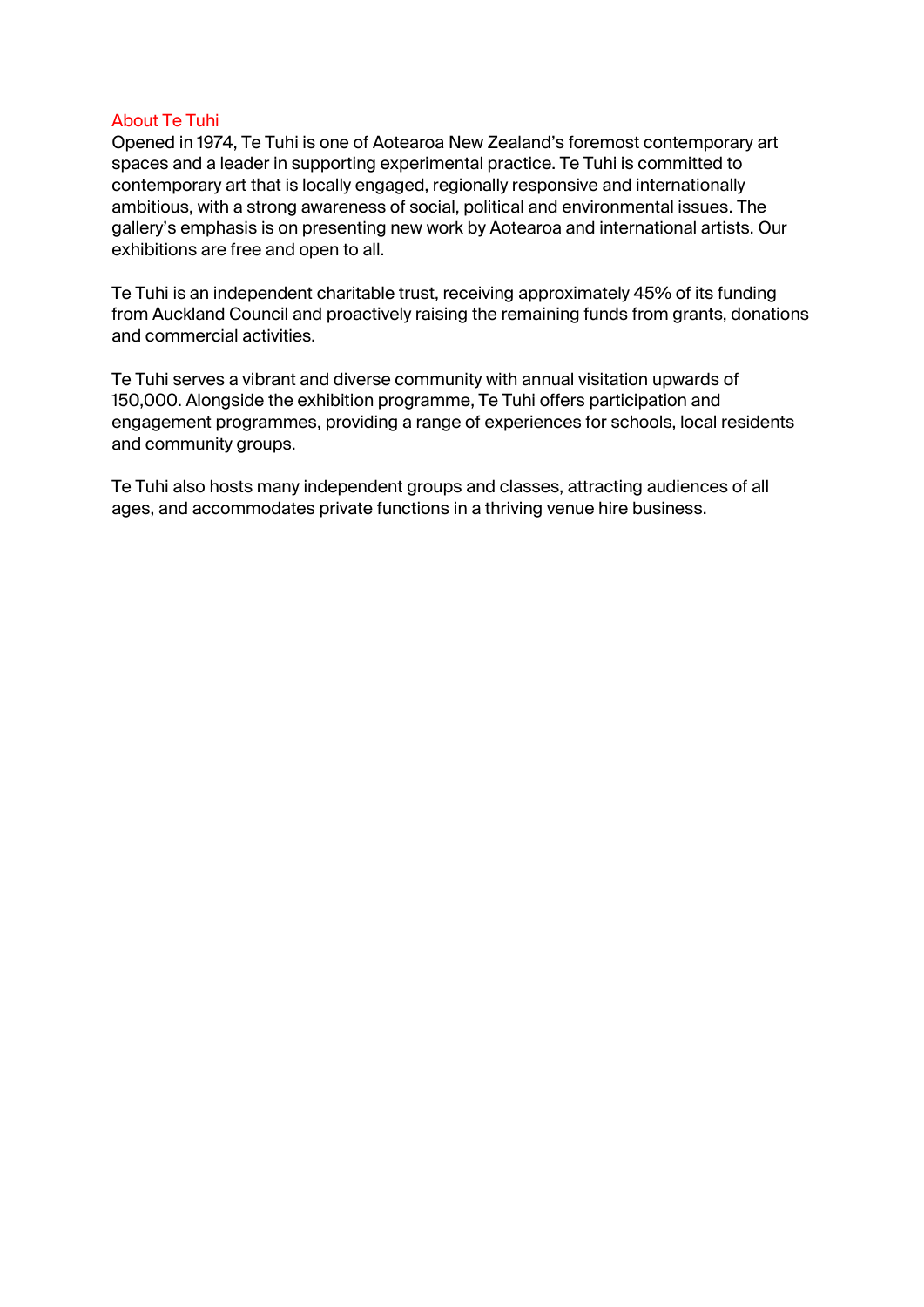#### Role description and responsibilities

#### Planning

- − Plan and manage communications and audience development campaigns to raise the profile of Te Tuhi across all its programmes to existing and new audiences.
- − Take part in programming discussions and input opinion from a communications perspective that considers the public, established audiences related to particular programming and key stakeholders.
- − Keep abreast of current trends and professional developments in communications and the arts industry.
- − Ensure compliance with relevant legislation including data protection and copyright, including keeping licences up to date.

#### **Marketing**

- − Coordinate the writing, editing, production and distribution of all marketing materials, including signage, season brochures, exhibition guides, programme notes, printed material for outreach, posters, merchandise and advertising.
- − Maintain Te Tuhi's brand through the use and development of style guides across all communications channels, including the organisation's own platforms and outcomes, and those of external partners.
- − Act as a knowledge holder for the brand and strategic goals of Te Tuhi, ensuring other staff are supported to uphold these in their work.
- − Maximise the potential for marketing throughout the public-facing areas of the building, the local area and mail outs through print and internal and external signage.
- − Manage suppliers and maintain good relationships with contractors and partners (printers, photographers and designers, etc.) to ensure delivery to deadlines, within budget and to the appropriate quality.

#### Media

- − Manage and oversee effective and imaginative campaigns in support of Te Tuhi's activities, making full use of a wide range of media including print, broadcast and digital.
- − Oversee free and paid listings, websites and publications.
- − Research major events and cultural news to find opportunities to profile Te Tuhi's relationship with the broader arts and cultural ecology.
- − Handle media enquiries in a timely and professional manner, delivering accurate and engaging information, copy and images as appropriate.
- − Establish and maintain good relationships with relevant media contacts at local, regional, national and international levels across all media to maintain and enhance the profile of Te Tuhi.
- − Work closely with the programme team to write and edit press releases before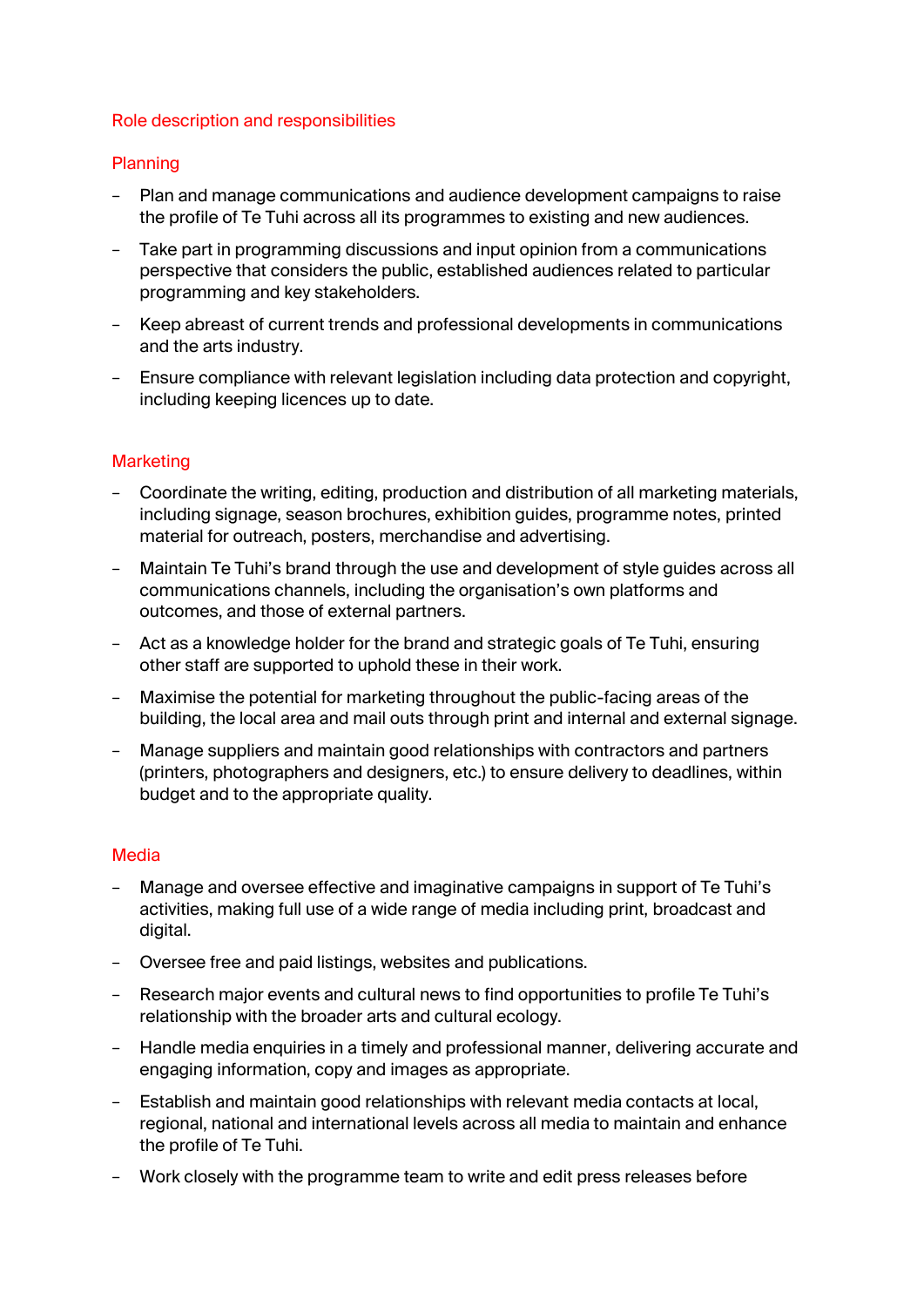overseeing their distribution to key media contacts.

- Support the curatorial team with the editing and production of publications.
- − Oversee the maintenance of appropriate archives, including internal assets and external media coverage.
- − Ensure as many of Te Tuhi's events as possible are documented and that audio and visual materials are made accessible via the website and on social media.
- − Develop effective working relationships across the organisation to discuss, plan and integrate marketing and communications activity with fundraising, exhibitions, education and visitor services programmes.

## **Digital**

- Develop and oversee the delivery of Te Tuhi's digital communications including the website, digital archive, digital content management, e-marketing and social media.
- − Devise digital campaigns around the exhibitions, public programme and education programme, developing social media content and scheduling to ensure the most effective and diverse presentation of Te Tuhi's activities and working with the front of house team to implement the strategy.
- − Keep abreast of social media and digital developments to ensure Te Tuhi's social and digital media activity is effective and meaningful.
- − Write and edit website content, e-newsletters and additional copy and editorial on request.
- − Lay out and schedule e-newsletters.
- Drive Te Tuhi's online activity to ensure maximum accessibility, including reviewing, collating, editing and updating content on the website.
- − Plan and deliver documentation of live events, including timely sharing of audio and visual material in the most effective form for all audiences.
- − Work with Te Tuhi's web developers to ensure the website is developed and improved in line with advances in technology and to troubleshoot any website issues.

#### Programme Coordination

- − Maintain schedules and budgets.
- − Prepare contracts relating to artists and artworks under instruction from Curators.
- − Assist with transport, handling, packing and storing of artworks.
- − Maintain inventories of equipment, stock, etc. and ensure timely repairs and purchases are made.
- − Maintain necessary documentation regarding hazard ID and notification.
- − Coordinate events including openings and public programmes.
- Develop systems and maintain records and archives for exhibitions, collection items, publications and products.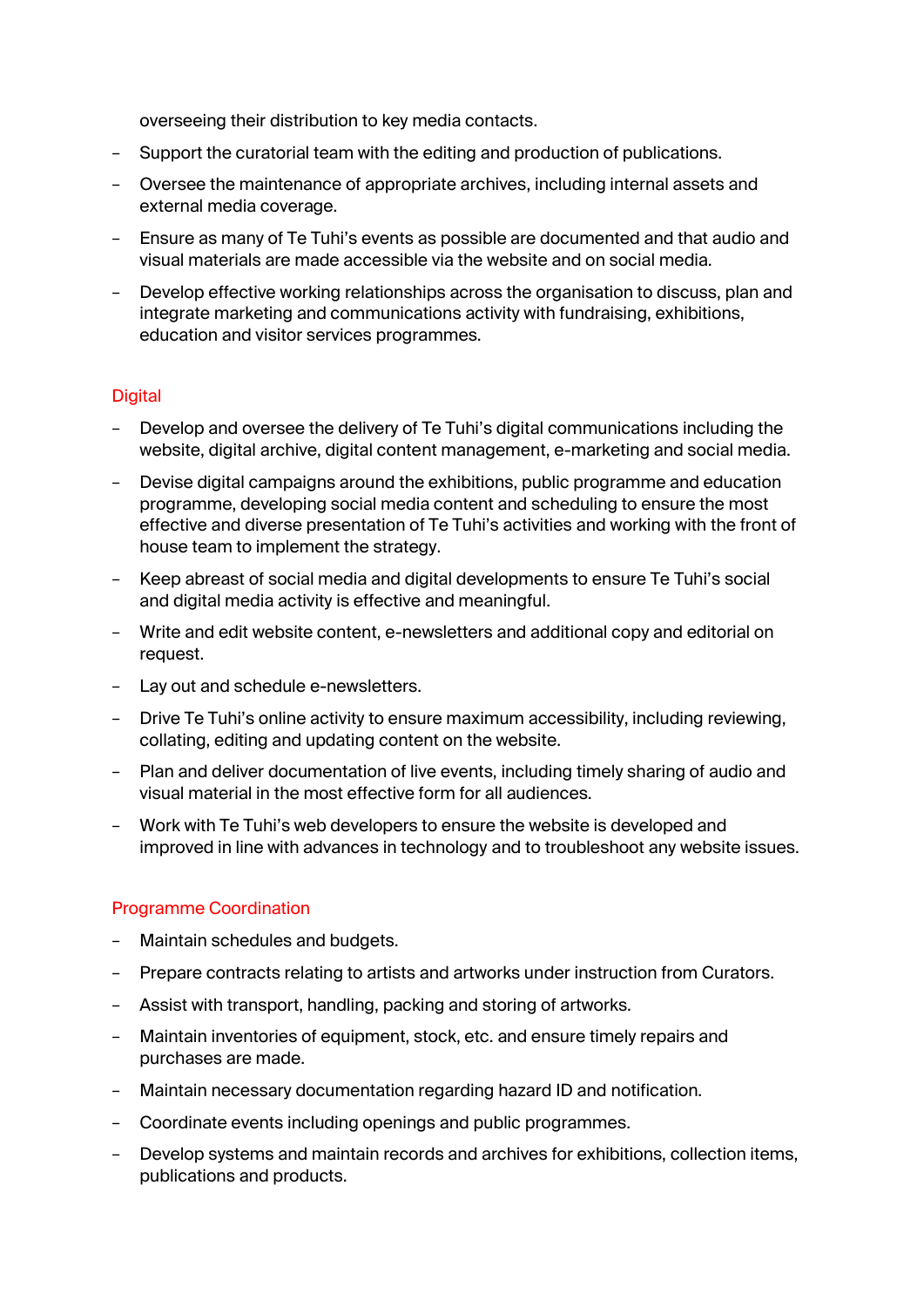## Monitoring and evaluation

- − Ensure that Te Tuhi captures visitor and participant data and feedback for internal and external monitoring, evaluation and reporting purposes.
- − Work with the Executive Director to review and analyse visitor data and feedback and to agree on and implement appropriate actions.
- − Monitor and evaluate the effectiveness of promotional campaigns via Google Analytics, Facebook Business Manager, social media insights and other online tools in order to inform future strategy.
- − Oversee audience monitoring and evaluation and work with front of house staff to ensure that Te Tuhi maximises the appropriate capture of customer data.
- − Produce reports for board, funders and other key stakeholders on Te Tuhi activities.
- − Produce and source compelling content for fundraising purposes, including copy, images and external endorsements.

## Administration

- − Maintain and develop Te Tuhi's databases, maximising relationships to raise the profile of Te Tuhi.
- − Maintain appropriate archives of print and media coverage and produce communications, press and online activity summaries on a regular schedule.
- − Manage the marketing and communications budgets, authorising expenditure as delegated.

## Health and Safety

- − Ensure compliance with the provisions of the Health and Safety at Work Act 2015 and all applicable regulations, Codes of Practice, standards and guidelines.
- − Observe all the occupational safety and health policies, procedures and rules that are pertinent to the duties carried out within this position and in all operational areas of the institution.
- − Promptly and accurately report and record any workplace injuries and incidents.

## **General**

- − Act in accordance with Te Tuhi's employment, Health and Safety, safeguarding, equal opportunities and other tikanga, practices, policies and procedures.
- − Take responsibility for personal administration. Devise and implement appropriate processes and procedures to achieve agreed objectives.
- − Effectively delegate communications-related tasks to other staff members where it is aligned with their responsibilities.
- − Attend staff meetings, report on relevant areas of work and disseminate information as required.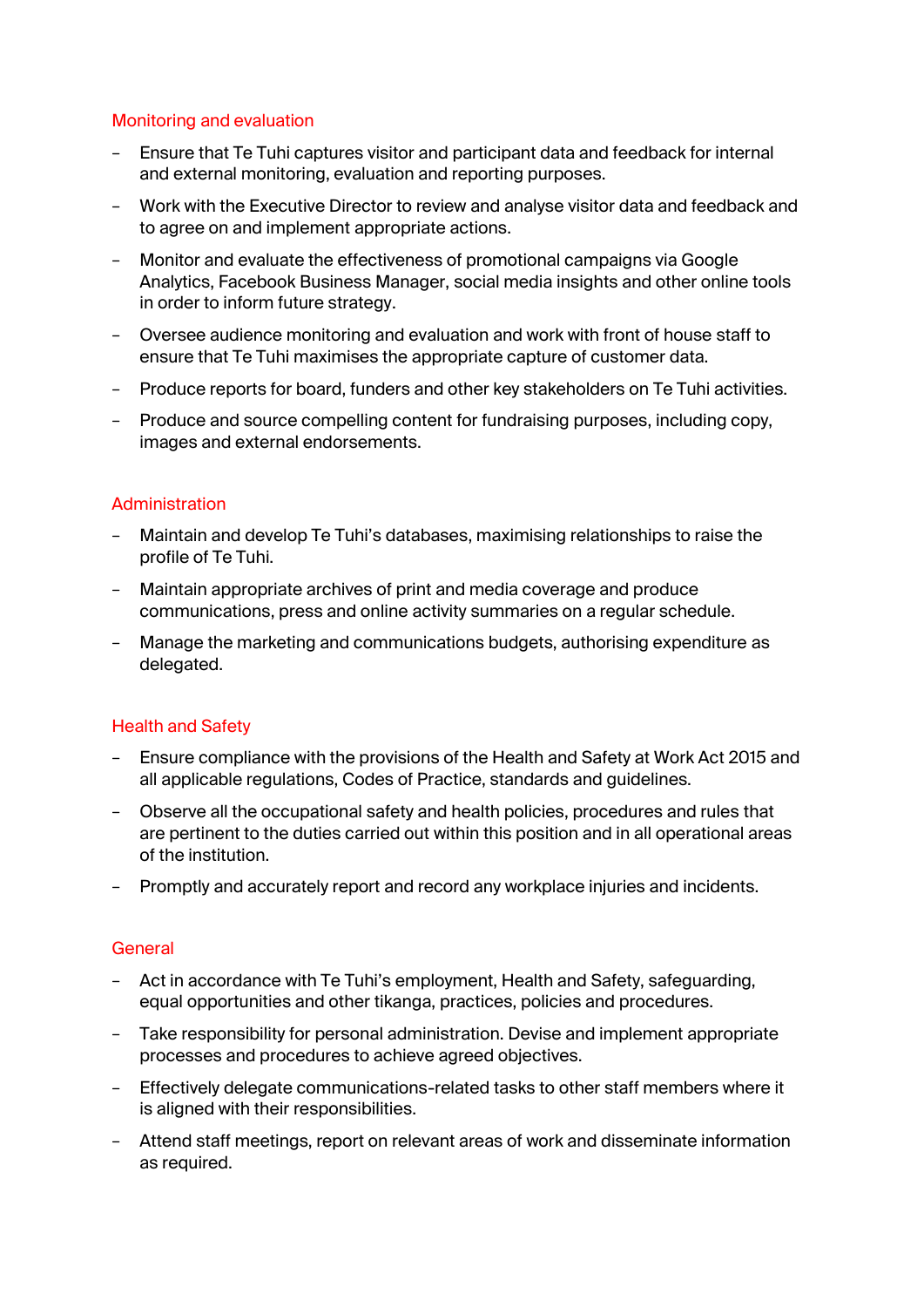- − Maintain a commitment to training and professional development.
- − Be an advocate for and an effective representative of Te Tuhi at public events and at external professional events.
- − Have the flexibility to work evenings and weekends on occasion, for which TOIL (time off in lieu) will be given.
- − Act as a keyholder as appropriate and required.
- − Undertake other duties as may be reasonably required.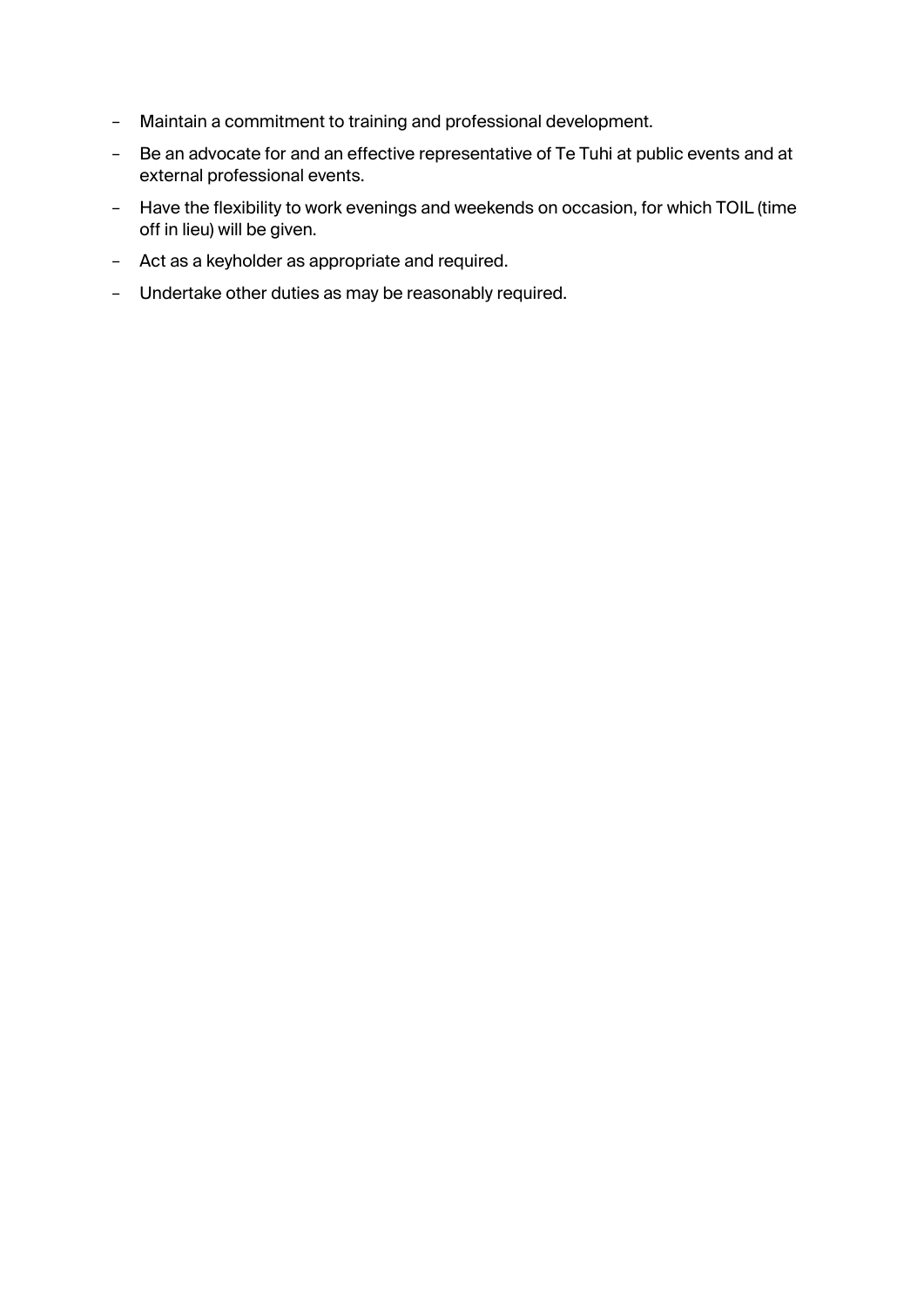# Person specification

# Knowledge and experience

|                            | A relevant tertiary qualification                                                                        | <b>Desirable</b> |  |
|----------------------------|----------------------------------------------------------------------------------------------------------|------------------|--|
|                            | At least one year experience working in a marketing and<br>communications role                           | <b>Desirable</b> |  |
|                            | An in-depth knowledge of contemporary art                                                                | <b>Essential</b> |  |
|                            | Experience with developing and delivering content for digital<br>marketing, social media, press and more | <b>Essential</b> |  |
|                            | Knowledge of current best practice in promoting the contemporary<br>visual arts and arts venues          | <b>Desirable</b> |  |
|                            | Knowledge of the fundamentals of good plain English writing,<br>including structure, style and grammar   | <b>Essential</b> |  |
|                            | Experience managing your own time and outcomes                                                           | <b>Essential</b> |  |
|                            | Experience working in a gallery or other cultural organisation                                           | <b>Desirable</b> |  |
|                            | Strong IT skills and experience in maintaining a database, mailing list<br>and website                   | <b>Essential</b> |  |
|                            | Basic understanding of website development                                                               | <b>Desirable</b> |  |
|                            | Experience in using Adobe programmes, such as InDesign and<br>Photoshop                                  | <b>Essential</b> |  |
|                            | Experience in audio and video editing                                                                    | <b>Desirable</b> |  |
|                            | Knowledge of data protection and copyright legislation as it affects<br>the visual arts                  | <b>Desirable</b> |  |
|                            | Proven ability to manage projects within a budget                                                        | <b>Desirable</b> |  |
|                            | Knowledge of evaluation methods for promotional campaigns and<br>audience research                       | <b>Desirable</b> |  |
|                            | Experience in working with external designers, web developers,<br>filmmakers, photographers and artists  | <b>Desirable</b> |  |
|                            |                                                                                                          |                  |  |
| Role-specific competencies |                                                                                                          |                  |  |

| Excellent verbal and written communication skills, an ability to<br>communicate ideas and information clearly to a wide range of<br>stakeholders and people on all levels, in writing as well as verbally | <b>Essential</b> |
|-----------------------------------------------------------------------------------------------------------------------------------------------------------------------------------------------------------|------------------|
| Excellent interpersonal skills particularly with a view to promoting Te<br>Tuhi                                                                                                                           | <b>Essential</b> |
| Ability to represent Te Tuhi both nationally and internationally and<br>the ability to support the CEO in representing Te Tuhi to external<br>stakeholders                                                | Essential        |
| Ability to proofread with meticulous attention to detail                                                                                                                                                  | Essential        |
| A commitment to broadening and deepening audiences'<br>engagement with contemporary art                                                                                                                   | <b>Essential</b> |
| An interest in audience development in the cultural sector, including<br>a commitment to widening access                                                                                                  | <b>Essential</b> |
| Strong administrative skills, including the ability to plan and monitor<br>budgets using spreadsheets                                                                                                     | <b>Desirable</b> |